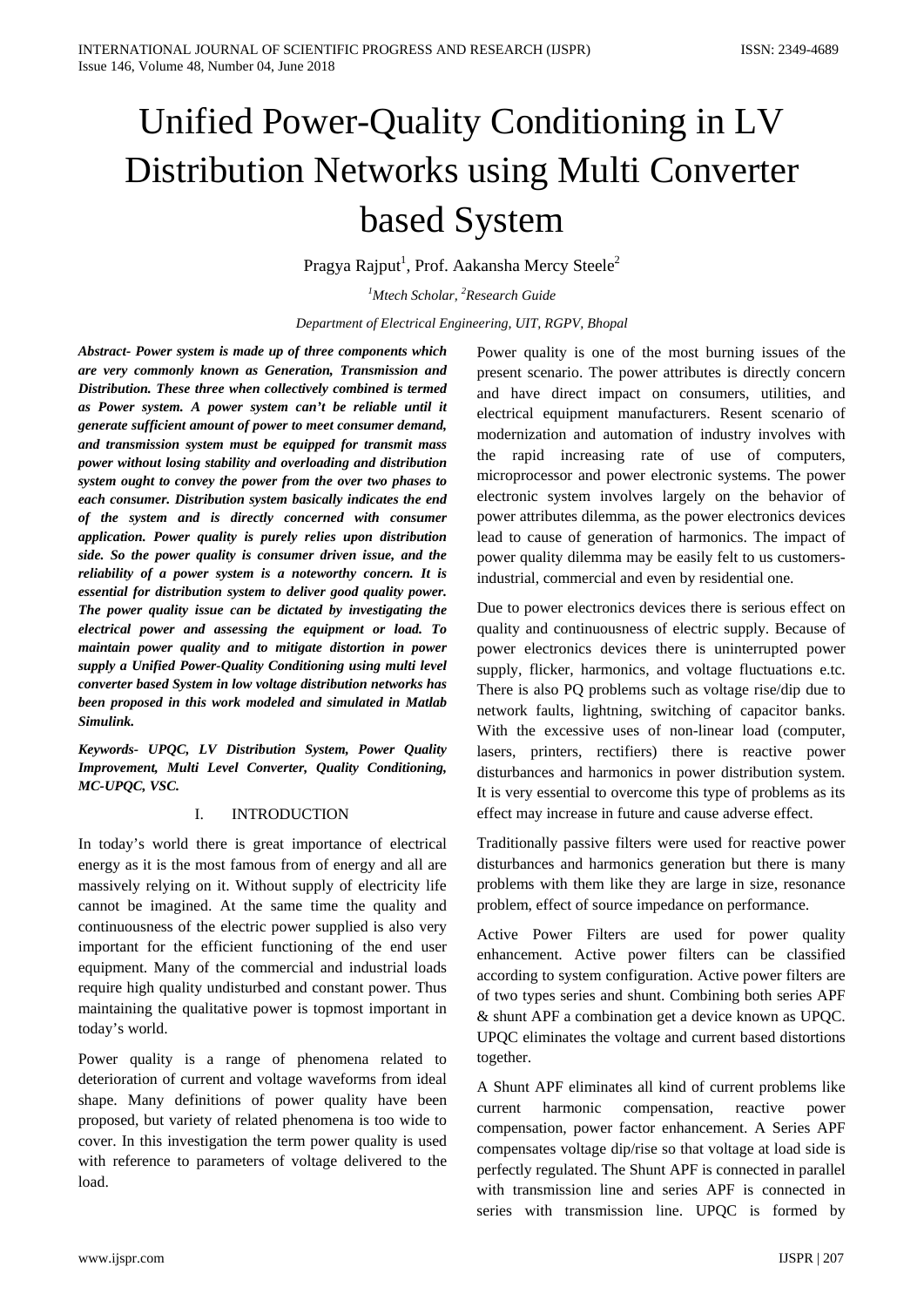combining both series APF and shunt APF connected back to back on DC side.

In this controlling techniques used is hysteresis band controller using "p-q theory" for shunt APF and hysteresis band controller using Park's transformation or dq0 transformation for series APF. UPQC is made by combining both shunt APF and series APF. UPQC is used to eliminate all problems due to current harmonics and voltage unbalances & distortions and improve power quality of a system. UPQC is a very versatile device as at same time it mitigates the problem both due to current and voltage harmonics. In this work power quality of system is improved by using UPQC.

# II. SYSTEM MODEL

Fig.2.1 shows basic configuration of UPQC. UPQC mainly consists of following component blocks:-

## *a. Series APF*

In a transmission line series APF is generally connected in series. It is connected to the transmission line with the transformer. Series APF is a voltage source inverter connected in series with transmission line. It is used to compensate or mitigate the problems which come due to voltage distortions and voltage unbalances.

### *b. Shunt APF*

In a transmission line shunt APF is generally connected in parallel. Shunt APF is used to compensate for distortions & harmonics which are produced due to current. Due to non- linear load there is harmonics in load current, so to keep source current completely sinusoidal and distortion free. Shunt APF injects compensating current so that the source current is completely sinusoidal and free from distortions.

#### *c. Series Transformer*

The necessary voltage which is generated by series APF so that the voltage at load side is perfectly balanced and regulated i.e. Sinusoidal is injected into the transmission line with the help of these transformers. The series transformer turns ratio should be suitable so that injected voltage is suitable such that it injects a compensating voltage which will completely make the load side voltage balanced and also it reduces the current flowing through series inverter.

## *d. Low Pass Filter*

Low pass filter is used at the output of series inverter so that the high frequency voltage components are removed which is produced due to switching of Voltage source inverter.

*e. High pass filter*

High pass filter is used at output of shunt inverter so that the ripples which are produced due to currents switching are absorbed.

## *f. DC link capacitor*

The two voltage source inverter is connected back to back through a DC capacitor. DC capacitor is provides a DC voltage for working of both the inverter. The DC capacitor also provides a real power difference between source and load during the transient period and also acts as a energy storage elements.



Figure 2.1 Configuration of UPQC.

### *Operation of UPQC*

As given in fig.2.1  $v_s$  is source voltage,  $v_c$  is series compensation voltage, i<sub>s</sub> =source current & i<sub>L</sub> is load current. The source voltage contains a positive, negative & zero & also the harmonic components. Generally UPQC can be configured in two ways by connecting unit to terminal voltage  $v_t$  at PCC (point of common coupling).

# III. PROPOSED MODEL

Control method plays an important role in power electronic devices because principally a power electronic device is made by some solid state switches and without proper control method, combination of active switches could do nothing. The inverter control still is a challenging task for engineering even for the typical full bridge topology, due to inverter intrinsic characteristics, like lowimpedance and quick response. Because of these characteristics, inverter current and voltage profile can change quickly and inside a fraction of cycle, those may overload, surpass the current and voltage cutoff points and cause system failure.

In this work a reliable and effective control methods based on classical control algorithm with the mode of operation of unified power quality conditioner (UPQC) with MLC has been reported.

#### The UPQC controller is able to

inject power to PCC from the source at unity power factor (UPF),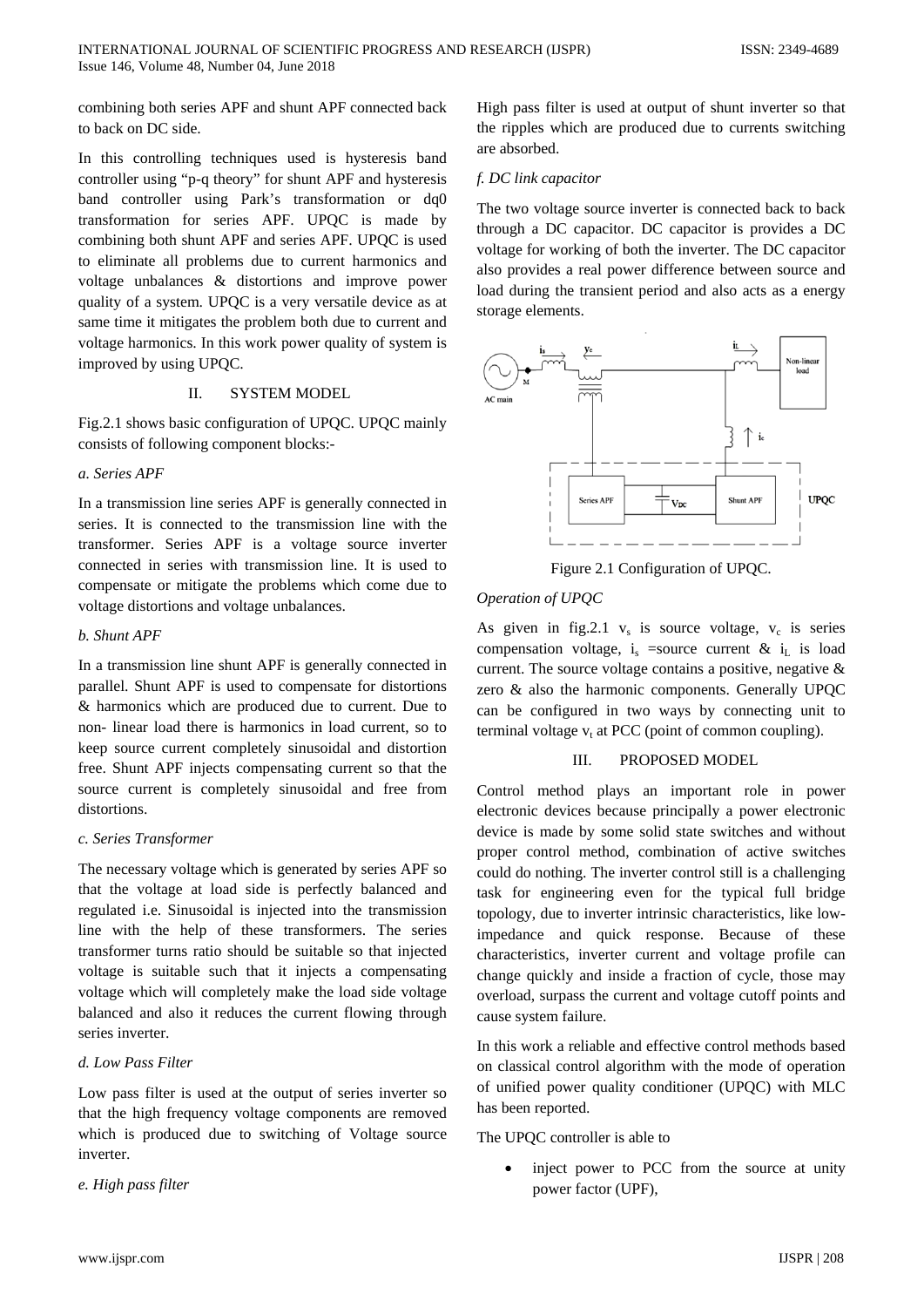- PCC and load bus voltage regulation and balancing.
- circulate excess power

The proposed controller scheme is achieved by detaching the voltage at the point of common coupling (PCC) from the load bus voltage however the UPQC. The execution

and simulation of proposed work has finished on Matlab Simulink figure 3.1 has illustrate proposed Simulink Model of LV distribution network with MLC based UPQC. The sub blocks of proposed model have been described as follows.



Figure 3.1 Simulink Model of LV Distribution Network with MLC Based UPQC.

# *a. Multilevel Converter MLC*

The principal function of a converter is to transfer energy in a type of direct current (DC) or alternating current (AC) to either a similar frame or to the next i.e. DC to DC, AC to AC or DC to AC. Converters can likewise be worked in bidirectional mode, allowing the lessening of system parts when utilized as a part of specific applications, for example, starter-generator drive systems.

The utilization of power electronic semiconductors in such converters, nearby filtering parts (inductors and capacitors), permits proficient conversion of electrical energy. For DC-DC conversion, the input voltage might be ventured up or down both with or without the utilization of a transformer. For the instance of the DC to AC, an appropriate grouping and ON time of the switching segments is required to shape the required yield voltage.



Figure: 3.2 Functional diagram of a DC to AC converter.

As appeared in Figure 3.2 the conversion from DC to AC requires the voltage taken from the DC-connect capacitors (Vc) being changed to the yield (Vo) and periodically switched at the yield to give AC and an unpleasant guess to a sinusoidal voltage yield. By utilizing all the more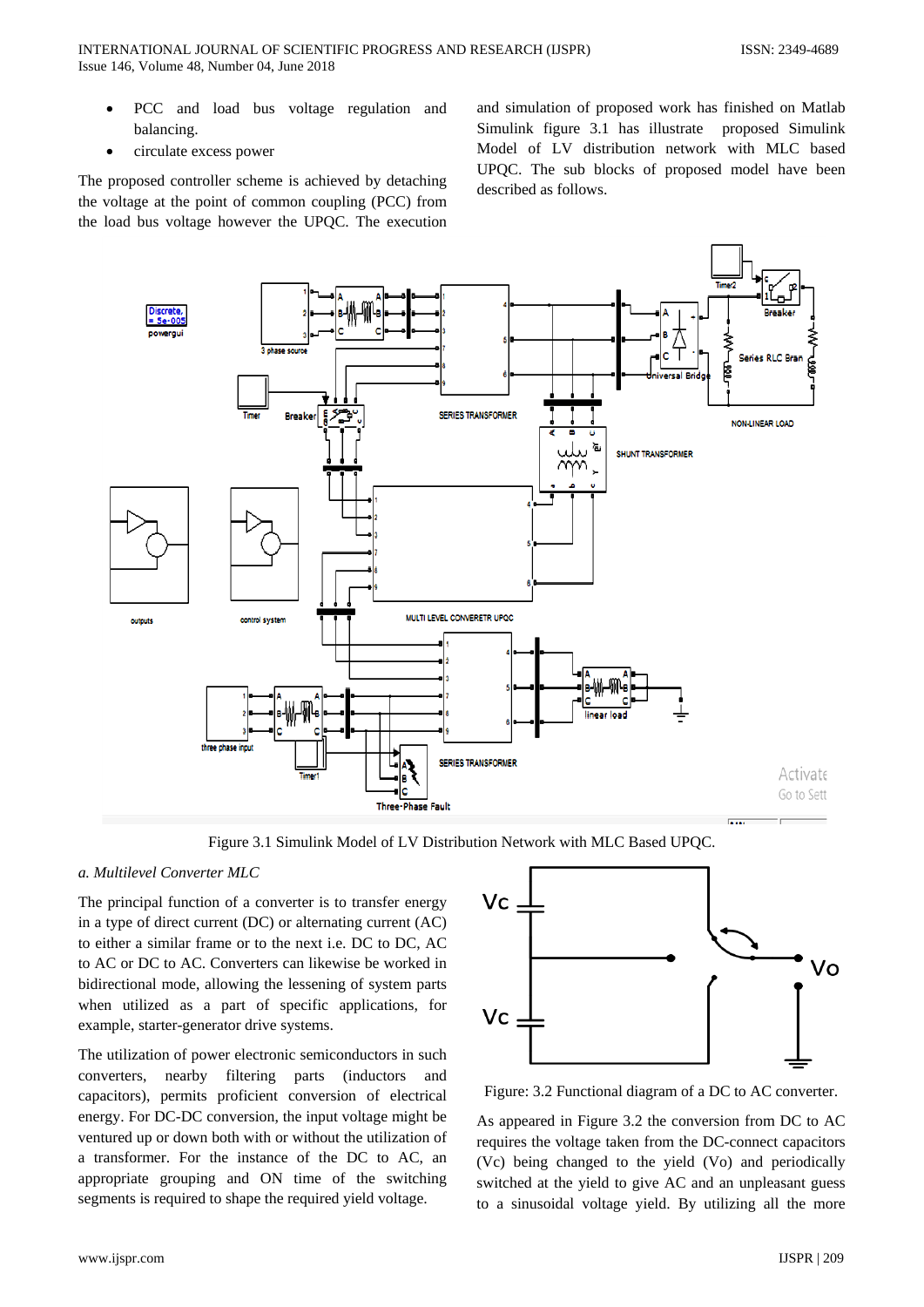switching components, a fitting switching sequencing, and clipping or adjusting components, the guess to the sinusoidal yield signal can be quite enhanced and additionally improved by including more advances (or levels) to the yield to frame a staircase waveform.

Although the expanded number of levels essentially enhances the nature of the waveform, it has a negative result as far as the control of the voltage on the DCconnect and the sequencing of the switches. These days the utilization of Field Programmable Gate Array (FPGA) to control the converters enables a bounty of levels because of: the accessibility of pulse width modulation (PWM) configurable cells; the lessening in cost; and simplicity of programming. The conversion from DC to AC utilizing MLCs permits creating a low distortion yield and the upsides of decreased gadget evaluations (voltage and current) for the segments.

Based on the simulation comes about, the topology chose is the multilevel converter which delivers the yield voltage with a decreased THD, this will permit to limit the filtering size and diminish the DC to DC conversion as the yield voltage is of an indistinguishable level from the DC input.

## *b. UPQC*

The MC-UPQC system comprises of two voltage source inverters, a typical DC-interface capacitor which acts as source, Three phase source and a MLC converter and load.

The rating of series APF utilized as a part of UPQC relies on the most extreme level of sag/swell that it ought to compensate. In any case, these are of little length issues. However, the shunt APF works as long as the non-linear currents are drawn from the source. It supplies the reactive power persistently, which prompts expanded usage of it contrasted with series APF. The power point control conspire is predominantly used to build the use factor of series APF without bringing on any extra weight on it. Here the series APF is utilized to share a piece of load reactive power request alongside repaying voltage sag/swell by making a power point distinction between source voltage and load voltage. The compensation of sag should be possible by active power approach or reactive approach or by both of these in UPQC.

The useful block representation of the UPQC controller is outlined in Fig. Generation of compensating voltage and current for Series and Shunt APF depends on the instantaneous p-q principle. What's more, it is appeared in Fig that the UPQC controller requires a positive-sequence detector, a PWM voltage controller for voltage compensation, a hysteresis current controller for reactive harmonic current compensation and a dc-link voltage controller. The phase voltages at the load terminal comprises mostly of the positive succession segment  $(V+1)$ , however can be unequal (containing negative-and

zero arrangement parts at major frequency), and can likewise contain harmonics from any grouping segment.



Figure: 3.3 A functional Block representation of UPQC Controller.

The detection of the fundamental positive-sequence component of vsa, vsb, and vsc is necessary in the sinusoidal current control strategy. The PWM voltage controller should allow the series active filter to generate compensating voltages according to their references v\*Ca, v\*Cb, and v\*Cc, which can vary widely in frequency and amplitude.

## IV. SIMULATION RESULTS

The MLC based UPQC controller has been modeled tested based on Simulation in a LV substation and LV Network. Therefore, to understand functionalities of proposed UPQC controller, the whole model has been introduced briefly then the field network has been described and some preliminary analysis of the network have been reported in order to understand reliability of the system.

The implementation and simulation of proposed model has completed on Matalab Simulink. Some experimental Studies are carried out using MATLAB to find the effect of power quality using proposed approach based on simulation conducted on Matlab Simulink. Both the design and controlling mechanism for MLC UPQC for LV distribution network system has been reviewed and discussed here as a part of the design and control of a complete UPQC system that can minimize the disturbance of supply voltage as well as cancel the reactive and harmonic part of the load current. The Simulation waveform on Matlab Scope has shown in figure 4.1 to figure 4.7.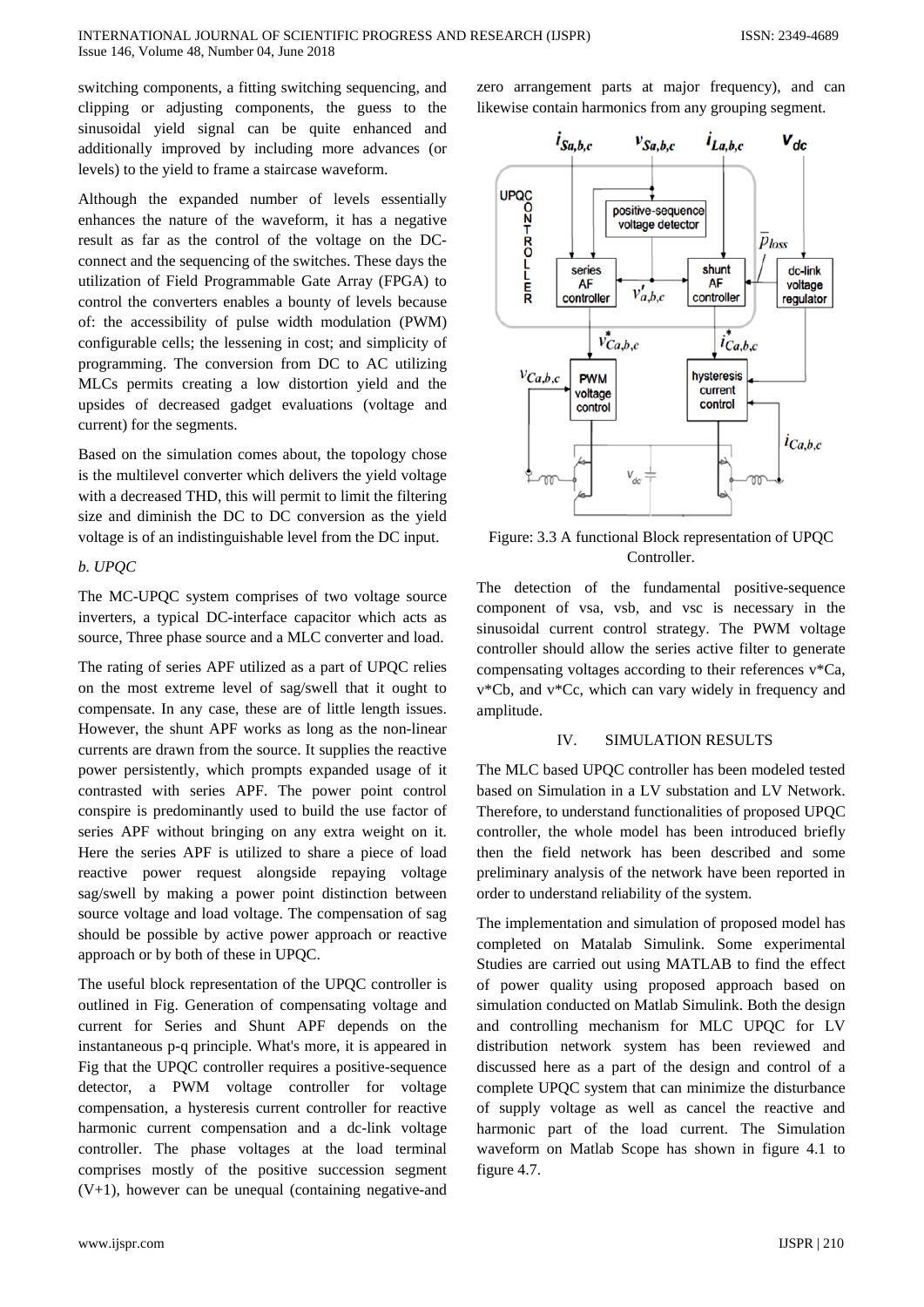

Figure: 4.1 Grid, PCC Voltage, DC Bus Voltage and Transient Voltage.

Switching functionality has been studied to develop the relation between the design parameters and the switching frequencies. This is also verified by simulation. Power losses due to conduction and switching are also co-related with the design parameters and maximum switching frequency.

Figure 4.1 shows the Grid, PCC Voltage, DC Bus Voltage and Transient Voltage waveform taken from Matlab Scope. The reactive power (Q) injection and effects on voltage regulation, for 10 samples per hour has shown in figure 4.2.



Figure: 4.2 Reactive power (Q) injection and effects on voltage regulation, 10 samples per hour.

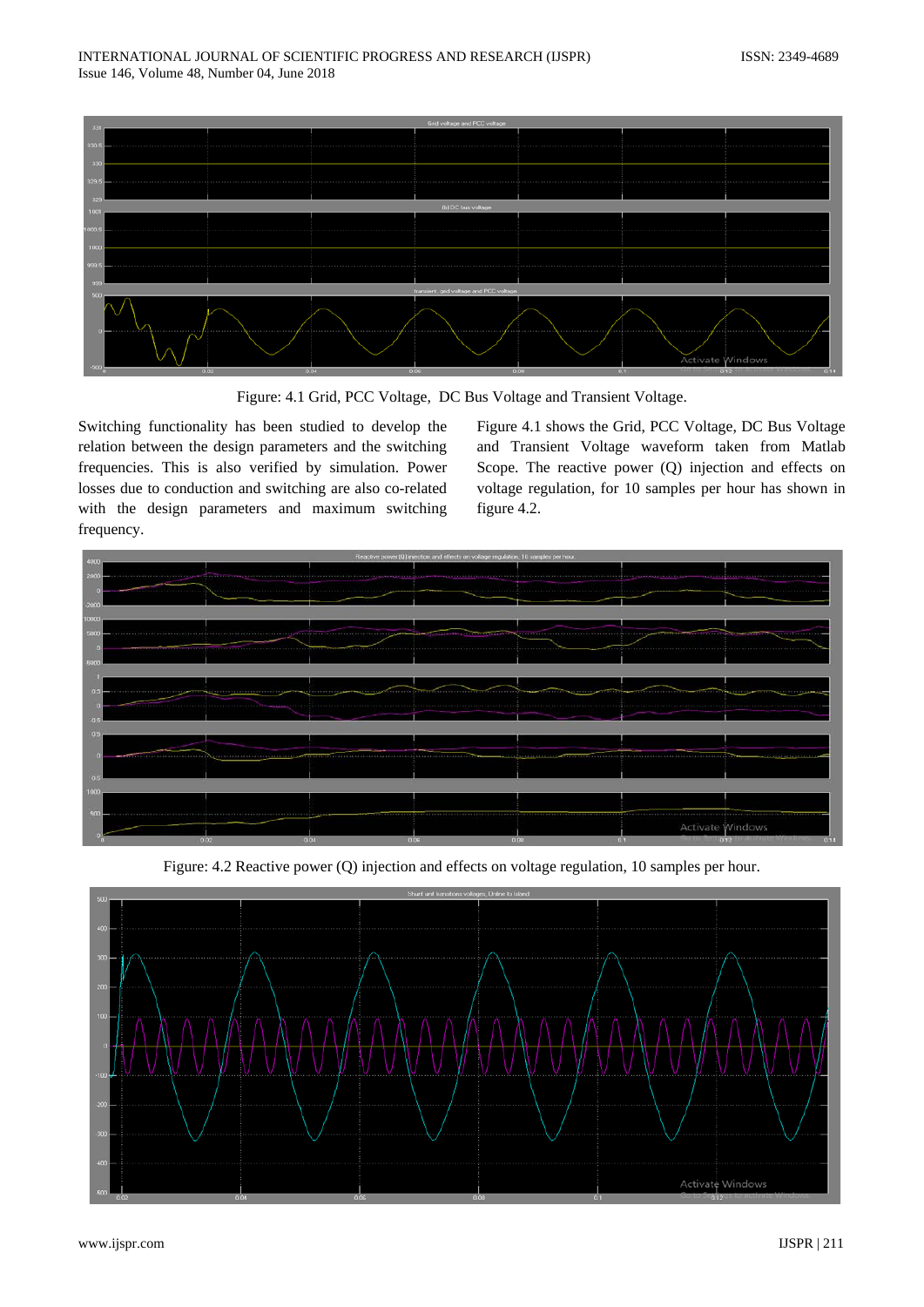

Figure: 4.3 Shunt unit transitions, Online to Island.

Figure: 4.4 Shunt unit transitions, Island to Online.

As the UPQC can compensate for almost all existing PQ problems in the transmission and distribution grid, integration of a UPQC in the distributed generation network can be multipurpose. Figure 4.3 shows the Shunt unit transitions, Online to Island. And Figure 4.4 shows Shunt unit transitions, Island to Online. 50% more load has added to test Series unit transient behavior. Figure 4.5 shows the Series unit transient behavior, adding 50 % load.



Figure: 4.5 Series unit transient behavior, adding 50 % load.



Figure: 4.6 Voltage Series unit transient behavior, removing 50 % load.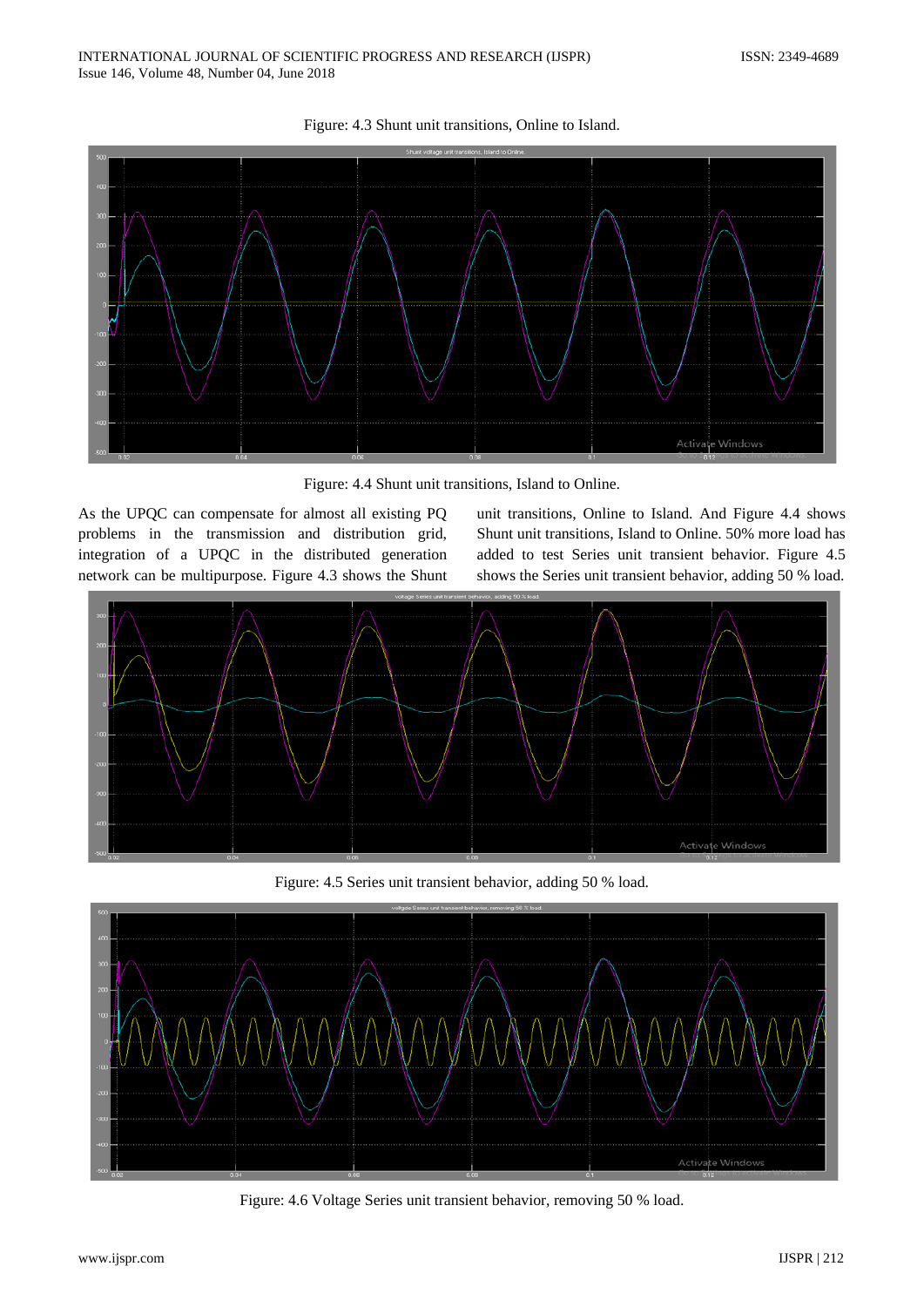Again 50% additional from proposed system has removed and again tested for transient behavior. The waveform of Voltage Series unit transient behavior, removing 50 % load has been shown in figure 4.6.

Finally to achieve proposed objective the THD of the proposed system has been calculated and displayed in figure 4.7 THD calculation at Fundamental (50Hz)=263.5, THD=1.89%.



Figure: 4.7 THD calculation.

# V. CONCLUSION

This work mainly focuses on conditioning of power quality. The quality is the "analysis, measurement and improvement of bus voltage" to maintain that voltage at specified potential quantity & amplitude of current Or Frequency. Power quality is a provision of system design and voltage for the end users that they can hold electrical energy from the power system network without any disturbance or interference. In this investigation various issues which are concern with power quality, and its mitigation technique are discussed. A model based on Matlab Simulink has been implemented and simulated to mitigate THD and to improve quality of power.

As the distribution system analyses the end of power system & connected to consumer premises. Thus the reliability of power supply majorly depends upon distribution system. The consumer requirement is increases rapidly that means reliability on system is also increased. Research shows that proposed system is able to mitigate THD from simulation outcome at Fundamental  $(50Hz)$  =363.5, THD=1.89% which is better enough compared to previous work.

For future work the following point may be consider for the given circuit:

- The use of multi-level DVR can be carried to establish its behavior.
- The other controller like fuzzy logic and adaptive PI fuzzy logic may be introduced in the DVR compensation strategy.

#### **REFERENCES**

- [1] H. Hafezi, G. D'Antona, A. Dedè, D. Della Giustina, R. Faranda and G. Massa, "Power Quality Conditioning in LV Distribution Networks: Results by Field Demonstration," in IEEE Transactions on Smart Grid, vol. 8, no. 1, pp. 418-427, Jan. 2017.
- [2] M. Nijhuis and J. F. G. Cobben, "Effects of power quality limits on LV-network design," 2016 17th International Conference on Harmonics and Quality of Power (ICHQP), Belo Horizonte, 2016,
- [3] H. A. Gabbar and K. Sayed, "Smart distribution system Volt/VAR control using the intelligence of smart transformer," 2016 IEEE Smart Energy Grid Engineering (SEGE), Oshawa, ON, 2016, pp.
- [4] A. Emhemed and G. Burt, "Protection analysis for plant rating and power quality issues in LVDC distribution power systems," 2015 IEEE Power & Energy Society General Meeting, Denver, CO, 2015.
- [5] A. Quadrelli et al., "Power quality conditioning system based on Lithium-Ion Ultracapacitors for Electric Vehicles Quick Charging Stations," 2015 International Conference on Electrical Systems for Aircraft, Railway, Ship Propulsion and Road Vehicles (ESARS), Aachen, 2015.
- [6] A. Chidurala, T. K. Saha, N. Mithulananthan and R. C. Bansal, "Harmonic emissions in grid connected PV systems: A case study on a large scale rooftop PV site," 2014 IEEE PES General Meeting | Conference & Exposition, National Harbor, MD, 2014.
- [7] A. Cataliotti, V. Cosentino, N. Nguyen, P. Russotto, D. Di Cara and G. Tinè, "Hybrid passive and communicationsbased methods for islanding detection in medium and low voltage smart grids," 4th International Conference on Power Engineering, Energy and Electrical Drives, Istanbul, 2013.
- [8] R. A. Walling, R. Saint, R. C. Dugan, J. Burke, and L. A. Kojovic, "Summary of distributed resources impact on